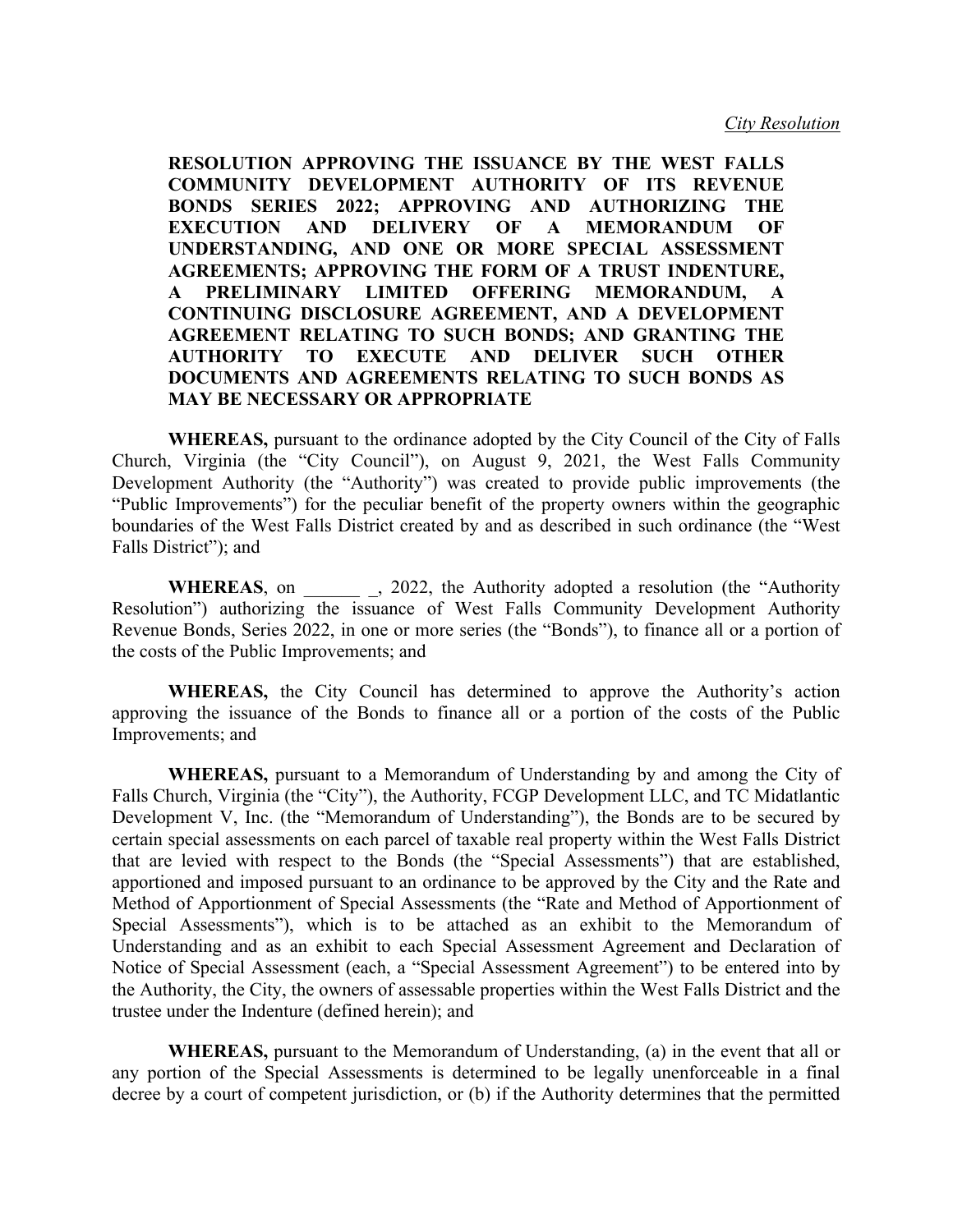amount of the levy of the Special Assessments will be insufficient in any year to pay debt service on any bonds issued by the Authority and all other expenses of the Authority as described in the Memorandum of Understanding, then the Authority will request that the City levy a special tax on the taxable real property within the West Falls District at a rate calculated to produce the revenue needed to pay such debt service and expenses that is not paid with revenue from the Special Assessments; and

**WHEREAS,** the City Council has determined to approve the form of a trust indenture (the "Indenture") between the Authority and U.S. Bank Trust Company, National Association, as trustee (in such capacity, the "Trustee"), that will provide for the issuance of and security for the Bonds; and

**WHEREAS**, there has been presented to the City Council a proposed form of the Preliminary Limited Offering Memorandum describing the Bonds and the security therefor, the Authority, the West Falls District, and the Public Improvements (the "Preliminary Limited Offering Memorandum"); and

**WHEREAS,** there has been presented to the City Council a proposed form of the Special Assessment Agreement, which, among other items, sets forth certain agreements and requirements among the parties relating to the Special Assessments; and

**WHEREAS,** there has been presented to the City Council a proposed form of the Memorandum of Understanding, which, among other items, sets forth the agreements and requirements of the parties relating to the financing and construction of the Public Improvements, the issuance of bonds, and the sources of revenue to pay debt service on the Bonds; and

**WHEREAS,** there has been presented to the City Council a proposed form of the Development Agreement, between the Authority and FCGP Development LLC, a Delaware limited liability company, which, among other items, sets forth certain agreements and requirements relating to the construction and completion of the Public Improvements (the "Development Agreement"); and

**WHEREAS**, the Authority will undertake primary responsibility for any annual and other reports, notices or disclosures that may be required under Rule 15c2-12 adopted by the Securities and Exchange Commission under the Securities Exchange Act of 1934, as amended, and make a continuing disclosure undertaking for the Bonds as set forth in the proposed form of the continuing disclosure agreement presented to the Authority as an exhibit to the Preliminary Limited Offering Memorandum (the "Continuing Disclosure Agreement"); and

**WHEREAS**, the City Council has duly reviewed and considered the forms of the Memorandum of Understanding, the Indenture, the Preliminary Limited Offering Memorandum, the Special Assessment Agreements, the Development Agreement, the Memorandum of Understanding, and the Continuing Disclosure Agreement, and has determined that each is in acceptable form; and

**WHEREAS**, the City Council has determined to approve the Authority's authorization to direct each of the Chairman, Vice Chairman, and Treasurer of the Authority (an "Authority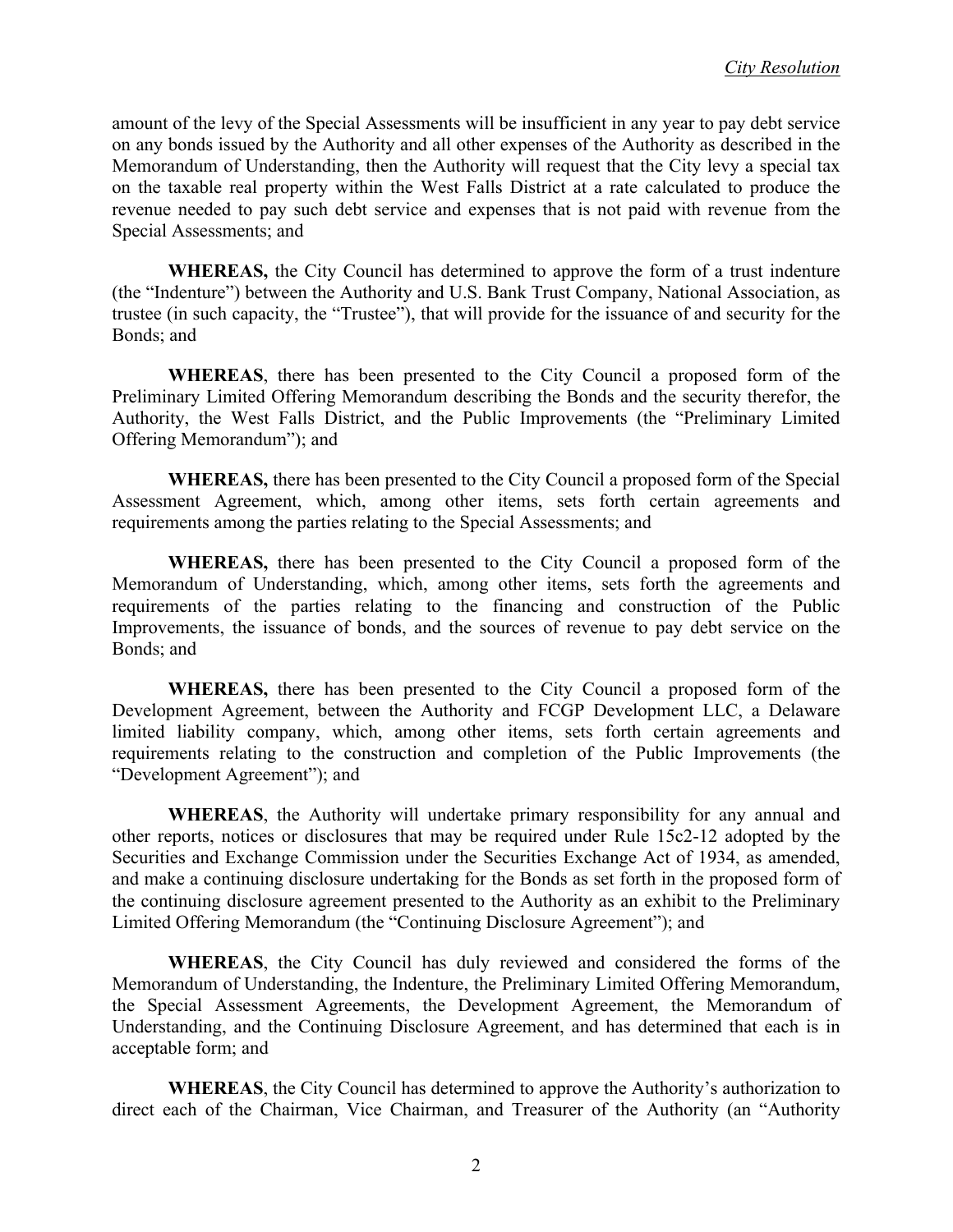Representative") to approve additions and modifications to the Indenture, the Preliminary Limited Offering Memorandum, the Development Agreement, the Special Assessment Agreements, the Rate and Method of Apportionment of Special Assessments, and the Continuing Disclosure Agreement so long as such additions or modifications are consistent with the provisions of this Resolution and the form of the documents provided at this meeting, the execution thereof by an Authorized Representative of the Indenture, the final Limited Offering Memorandum, the Development Agreement, the Special Assessment Agreements, and the Continuing Disclosure Agreement being conclusive evidence of such approval; and now, therefore

**BE IT RESOLVED** by the City Council of the City of Falls Church, Virginia, as follows:

**SECTION 1.** The Authority is hereby approved to authorize and issue, on a date no later than December 31, 2022, the Bonds, in one or more series, in an aggregate principal amount not to exceed \$ for the purpose of providing funds, along with any other available money, to finance costs of the Public Improvements, a debt service reserve fund, capitalized interest, if determined as set forth below, certain administrative expenses and costs of issuance of the Bonds. The aggregate principal amount of the Bonds of each series shall be determined and allocated by an Authority Representative based upon advice provided by bond counsel and the City's financial advisor relating to the final determination of the amount of Public Improvements eligible for financing. The City Council also hereby approves the Authority's direction that an Authority Representative may determine the details of such Bonds pursuant to the terms of the Authority's approving resolution.

**SECTION 2.** The form of the Indenture presented to this meeting is hereby approved. Authority Representatives are hereby approved to execute and deliver, in the name of the Authority, the Indenture in such form and containing substantially the same terms and provisions, with such additions, deletions and modifications as shall be approved by an Authority Representative executing the Indenture the execution thereof by such Authority Representative being conclusive evidence of such approval.

**SECTION 3.** The form of the Preliminary Limited Offering Memorandum presented to this meeting is hereby approved. The distribution and use by the underwriter of the Bonds of a final Limited Offering Memorandum relating to the Bonds is hereby approved, subject to the approval of an Authority Representative pursuant to the terms of the Authority's approving resolution.

**SECTION 4.** The form of the Special Assessment Agreement presented to this meeting is hereby approved. Authority Representatives are hereby approved to execute and deliver, in the name of the Authority, one or more Special Assessment Agreements in such form and containing substantially the same terms and provisions, with such additions, deletions and modifications as shall be approved by an Authority Representative executing the Special Assessment Agreements, the execution thereof by Authority Representative being conclusive evidence of such approval.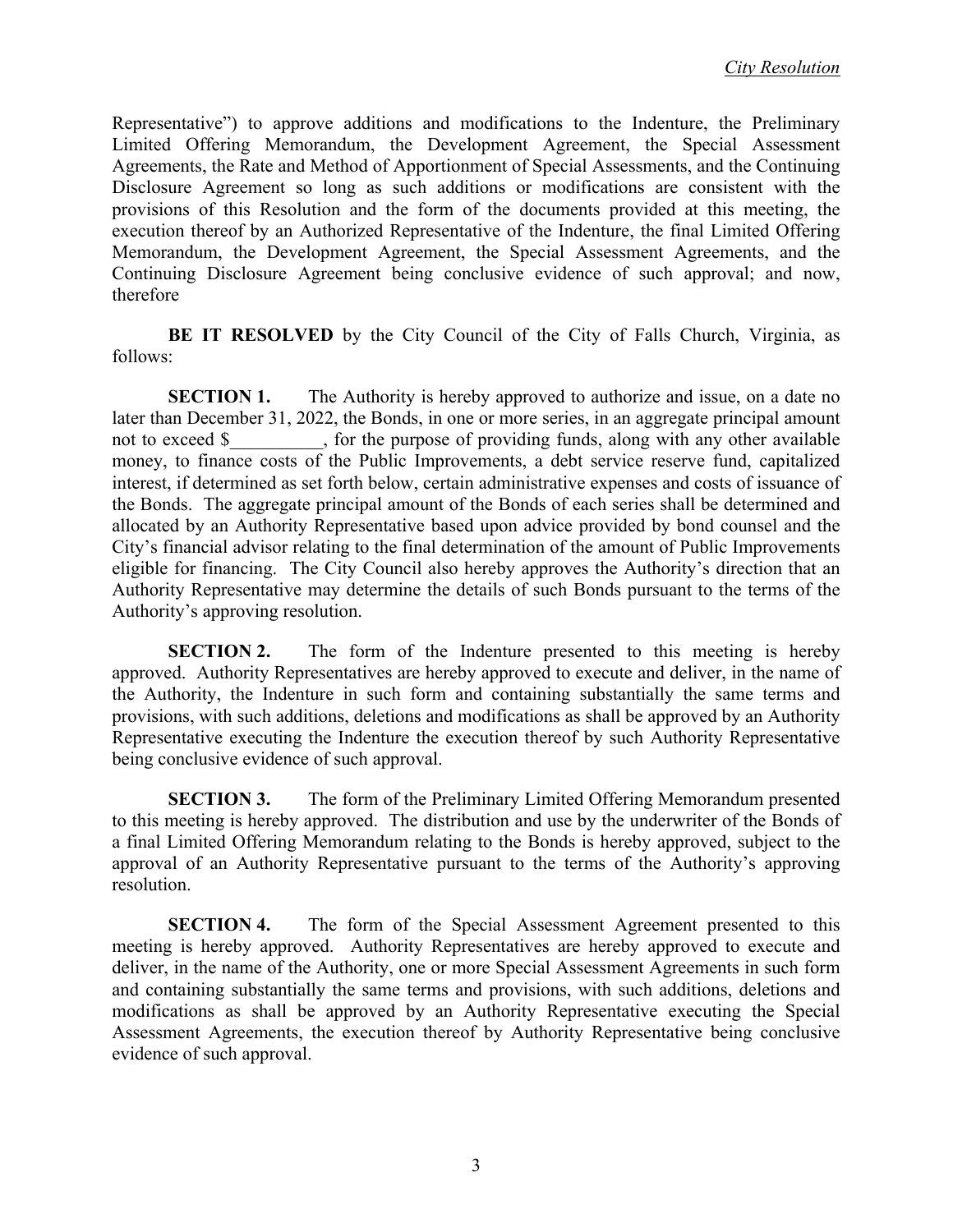**SECTION 5.** The form of the Rate and Method of Apportionment of Special Assessments presented to this meeting is hereby approved. Any additions, deletions and modifications to the Rate and Method of Apportionment of Special Assessments may be approved by the Mayor or the Vice-Mayor or the City Manager of the City so long as such additions, deletions and modifications are not contradictory to the terms of this Resolution and are in conformity with the purposes of the Authority.

**SECTION 6.** The form of the Memorandum of Understanding presented to this meeting is hereby approved. The Mayor or Vice-Mayor or the City Manager of the City hereby are authorized, directed, and empowered to execute and deliver, in the name and on behalf of the City, the Memorandum of Understanding in such form, with such additions, deletions and modifications as shall be approved by the officers executing the Memorandum of Understanding, the execution thereof by such officers being conclusive evidence of such approval.

**SECTION 7.** The form of the Continuing Disclosure Agreement presented to this meeting is hereby approved. Authority Representatives are hereby approved to execute and deliver, in the name of the Authority, the Continuing Disclosure Agreement in such form and containing substantially the same terms and provisions, with such additions, deletions and modifications as shall be approved by an Authority Representative executing the Continuing Disclosure Agreement, the execution thereof by such Authority Representative being conclusive evidence of such approval.

**SECTION 8.** The form of the Development Agreement presented to this meeting is hereby approved. Authority Representatives are hereby approved to execute and deliver, in the name of the Authority, the Development Agreement in such form and containing substantially the same terms and provisions, with such additions, deletions and modifications as shall be approved by an Authority Representative executing the Development Agreement, the execution thereof by such Authority Representative being conclusive evidence of such approval.

**SECTION 9.** The execution and delivery by the officers of the City of the Memorandum of Understanding and any other agreements, documents, closing papers and certificates executed and delivered pursuant to this Resolution shall be conclusive evidence of their approval of the changes, if any, in the forms thereof and of their authority to execute and deliver such agreements, documents, certificates and closing papers on behalf of the City.

**SECTION 10.** The members, officers and agents of the City, and the Authority, and the officers and agents of the Trustee are hereby authorized and directed to do all acts and things, including without limitation the execution and delivery of such agreements, documents, certificates and closing papers on behalf of the City required of them by the provisions of the Bonds, the Indenture, the Limited Offering Memorandum, the Special Assessment Agreements, the Rate and Method of Apportionment of Special Assessments, the Development Agreement, the Memorandum of Understanding, and the Continuing Disclosure Agreement for the full, punctual, and complete performance of all the terms, covenants, provisions, and agreements of the Indenture, the Limited Offering Memorandum, the Special Assessment Agreements, the Rate and Method of Apportionment of Special Assessments, the Development Agreement, the Memorandum of Understanding, and the Continuing Disclosure Agreement and, also, to do all acts and things necessary or appropriate to carry out the provisions of this Resolution.